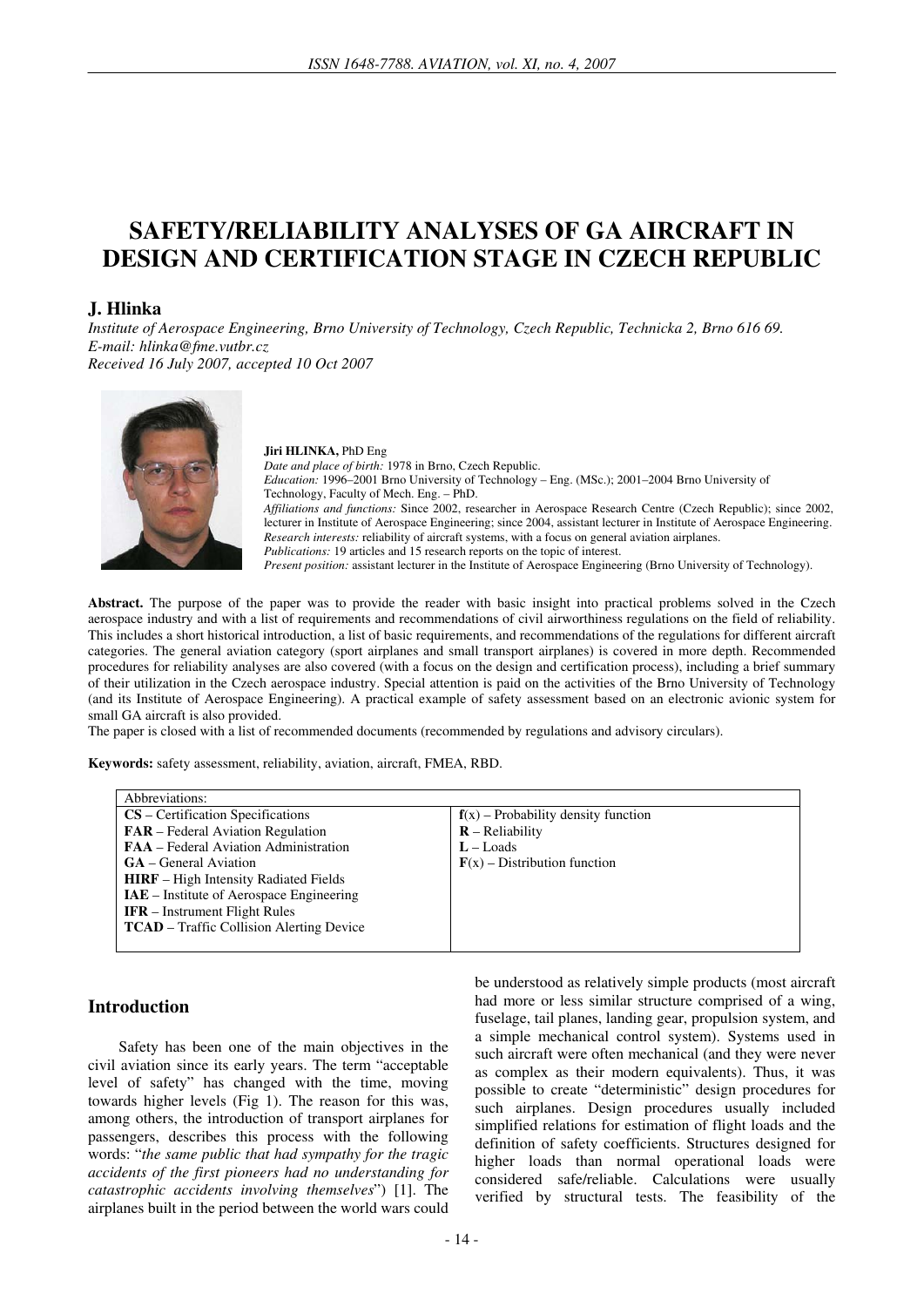procedures described was proved by historical experiences with similar structures (designed according to the same requirements).

After the Second World War, the complexity of new aircraft started to increase. Aircraft had new, more complex systems (including hydraulic, electric, and avionic) and old design procedures were not sufficient for the design of new systems. It was necessary to find new, more general, approaches for design. Such procedures were called **safety analyses**, but in fact were composed of different types of **reliability analyses** (probability of events with different effects was calculated).



**Fig 1.** Historical development of aircraft design

#### **1. Requirements of the regulation**

Safety/reliability analyses were included in regulation requirements in the 1960s. First of all, reliability requirements for transport airplanes were produced (FAR-25), followed by requirements for GA (general aviation) airplanes (FAR-23) and helicopters (FAR-27, FAR-29) [11, 3, 1, 2]. Based on historical experiences, different aircraft categories had different requirements. As a matter of fact, the bigger an aircraft is,

the higher the safety demands are (including allowable probabilities of catastrophic events (Fig 2).

As mentioned earlier, safety requirements imposed on systems are, to the great extent, reliability requirements. This type of requirements is valid for "Systems, Equipment and Installations". "An acceptable level of safety" of structural parts of an aircraft is ensured using deterministic procedures (use of safety coefficients and structural tests). Explanations provided in this paper are based on the US regulation FAR (European regulations, CS, are fully compatible). The certification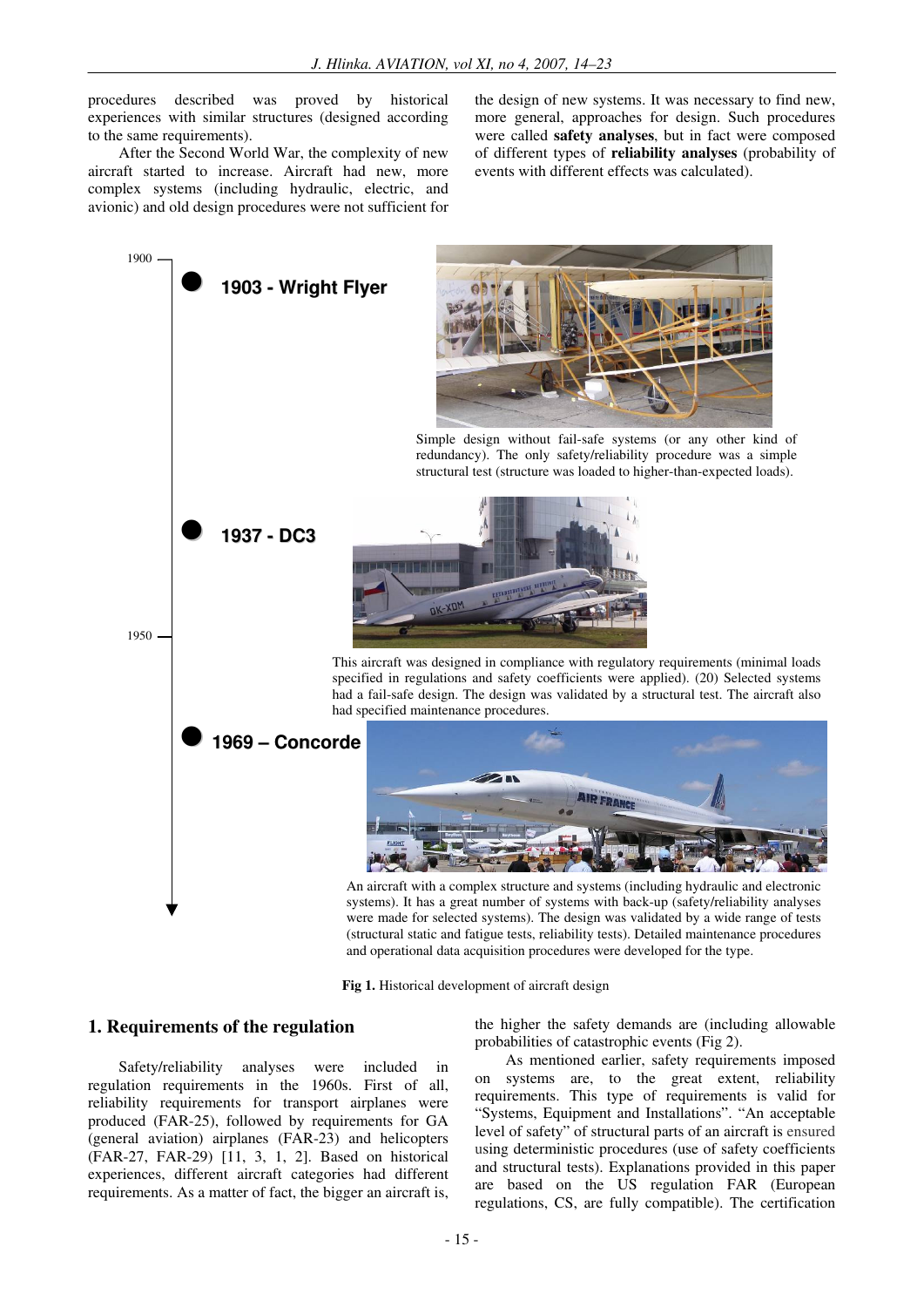standards mentioned are widely accepted throughout the entire world.



**Fig 2.** Simplified illustration of regulatory requirements for different categories of aircraft (maximum allowable probabilities of catastrophic failures per one flight hour)

**Transport category airplanes** are designed in accordance with FAR-25 requirements. Basic safety requirements for systems are in chapter 25.1309 of this regulation. Basic requirements and recommendations are specified in more the detail in the advisory circular AC 25.1309 (European requirements have a similar document, the AMC 25.1309).

## **Basic requirements of the regulation are:**

- **no catastrophic failure should result from the failure of a single component**
- **maximum allowable probabilities of events are connected to their effects**

The maximum allowable probability of events with catastrophic consequences for transport category airplanes is  $1.10<sup>-9</sup>$  per one flight hour (Tab 2). This value is based on the FAA requirement that the average catastrophic accident rate caused by technical reasons should not be higher than **1 catastrophic accident in 1**⋅**10<sup>7</sup> flight hours**. This requirement was derived from historic accident statistics with the incorporation of goals for the future. Sometimes, different approach is also

cited: "a risk arising from the utilization of air transport for passengers should not be higher than normal life risks". This approach is however not included in the regulation. If we consider the overall catastrophic accident rate (caused by technical reasons),  $1 \cdot 10^{-7}$  per flight hour and a number of possible failures with catastrophic consequences (let us say hundreds for a transport category airplane), we obtain the requirement for the maximum probability of occurrence for each catastrophic event. This probability should be lower than  $1·10<sup>-9</sup>$  per flight hour.

**Table 2.** Aviation accident rate (Source: National Transport Safety Board, USA)

| Type of Operation       | Accident Rate (per 100,000<br>flight hours) |      |  |
|-------------------------|---------------------------------------------|------|--|
|                         | 2001                                        | 2002 |  |
| Large Air Carriers      | 0.24                                        | 0.24 |  |
| Commuter                | 2.33                                        | 3.18 |  |
| Air Taxi                | 2.40                                        | 2.03 |  |
| <b>General Aviation</b> | 6 78                                        | ና 69 |  |

Note: Accident rates in the table include all causes (technical causes are usually less than 15 %).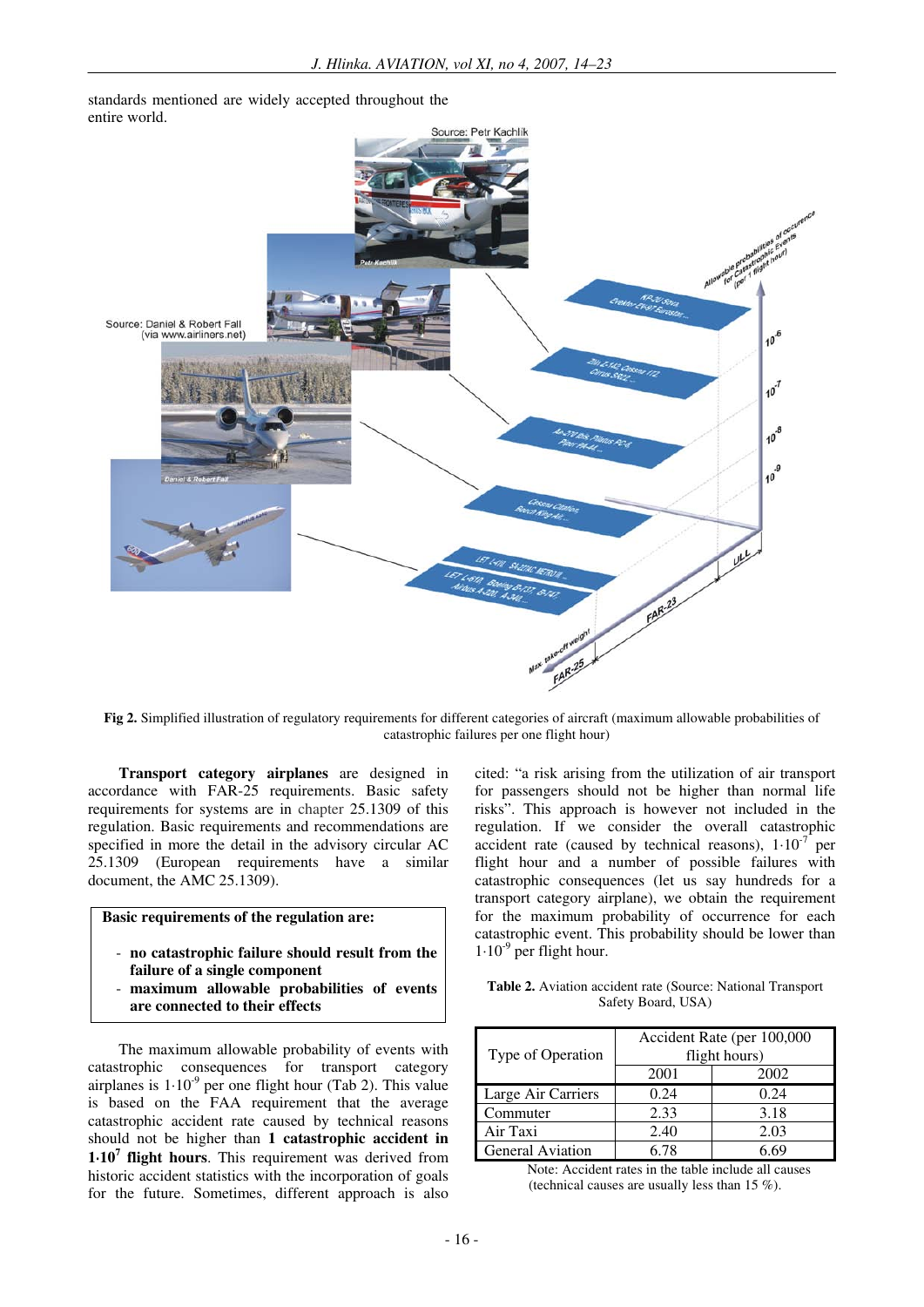Requirements for **general aviation airplanes (FAR-23)** have a similar background and structure as requirements for transport category airplanes. In fact, GA airplanes originally had the same requirements and recommendations as transport airplanes (including allowable probabilities), but later it became obvious that requirements for transport airplanes were too strict for GA airplanes. Small GA airplanes have a much higher accident rate than transport category airplanes (in orders of magnitude) and usually limited financial resources for development and certification. It would be senseless to insist on a 100-times lower probability of catastrophic failure for aircraft systems in a category in which the average accident rate is so high. Such an attitude could quickly become a prohibitive element for the development and production of new airplanes (in such a category).

Requirements and recommendations for GA airplanes (listed in AC23.1309) are divided into several classes according to historical experiences. More details are shown on table 3.

Utilization of reliability analyses during the design and certification stage was not so common for GA airplanes in the past (because of their relatively simple design and systems). However, with the introduction of state-of-the-art avionic systems (including "glass" cockpits, etc.) detailed analyses became necessary.

**Table 3.** Recommendations of Advisory Circular AC 23.1309 (GA category airplanes)

| Classification of<br><b>Failure Conditions</b>                                                                                                  | No safety effect                                           | Minor                                                               | Major                                                                    | Hazardous                                                                         | Catastrophic                      |
|-------------------------------------------------------------------------------------------------------------------------------------------------|------------------------------------------------------------|---------------------------------------------------------------------|--------------------------------------------------------------------------|-----------------------------------------------------------------------------------|-----------------------------------|
| <b>Effect on Airplane</b>                                                                                                                       | No effect on<br>operational<br>capabilities or<br>safety   |                                                                     | Significant reduc.<br>in functional<br>capabilities or<br>safety margins | Large reduction in<br>functional<br>capabilities or<br>safety margins             | Normally with hull<br>loss        |
| Effect on<br>Occupants                                                                                                                          | Inconvenience for<br>passengers                            | Physical discomfort<br>for passengers                               | Physical distress to<br>passen., possibly<br>including injuries          | Serious or fatal<br>injury to an<br>occupant                                      | Multiple fatalities               |
| <b>Effect on Flight</b><br>Crew                                                                                                                 | No effect on flight<br>crew                                | Slight increase in<br>workload or use of<br>emergency<br>procedures | Physical discomfort<br>or a significant<br>increase in<br>workload       | Physical distress or<br>excessive workload<br>impairs ability to<br>perform tasks | Fatal Injury or<br>incapacitation |
| Classes of<br>Airplanes:                                                                                                                        | Allowable Quantitative Probabilities (per one flight hour) |                                                                     |                                                                          |                                                                                   |                                   |
| <b>Class I</b><br>(Typically SRE<br>under 6000 lb.)                                                                                             | No Probability<br>Requirement                              |                                                                     | $< 10^{-4}$                                                              | $< 10^{-5}$                                                                       | $< 10^{-6}$                       |
| <b>Class II</b><br>(Typically MRE or<br>STE under 6000<br>lb.)                                                                                  | No Probability<br>Requirement                              |                                                                     | $< 10^{-5}$                                                              | $< 10^{-6}$                                                                       | $< 10^{-7}$                       |
| <b>Class III</b><br>(Typically SRE,<br>No Probability<br><b>STE, MRE &amp; MTE</b><br>Requirement<br>equal or over<br>$6000$ lb.)               |                                                            | $< 10^{-3}$                                                         | $< 10^{-5}$                                                              | $< 10^{-7}$                                                                       | $< 10^{-8}$                       |
| <b>Class IV</b><br>No Probability<br>(Typically<br>Requirement<br>Commuter Cat.)                                                                |                                                            | $< 10^{-3}$                                                         | $< 10^{-5}$                                                              | $< 10^{-7}$                                                                       | $< 10^{-9}$                       |
| <b>SRE</b> - Single Reciprocating Engine<br>MRE - Multiple Reciprocating Engine<br>STE - Single Turbine Engine<br>MTE - Multiple Turbine Engine |                                                            |                                                                     |                                                                          |                                                                                   |                                   |

Note: Table does not include Software Development Assurance Levels.

## **2. List of recommended analyses**

Recommended analyses used to prove safety and reliability during certification are listed in AC 23.1309 and AC 25.1309. They include:

**FHA** (Functional Hazard Assessment) – FHA usually includes a list of basic aircraft functions and failure conditions. FHA is systematic and comprehensive examination of functions (during all flight stages). This is a basic document for

subsequent detailed analyses. FHA is in most cases mandatory.

- **PSSA** (Preliminary System Safety Assessment) PSSA is used to complete the failure conditions list and corresponding safety requirements.
- **SSA** (System Safety Assessment) SSA is systematic, comprehensive evaluation of the selected aircraft system to show that relevant safety requirements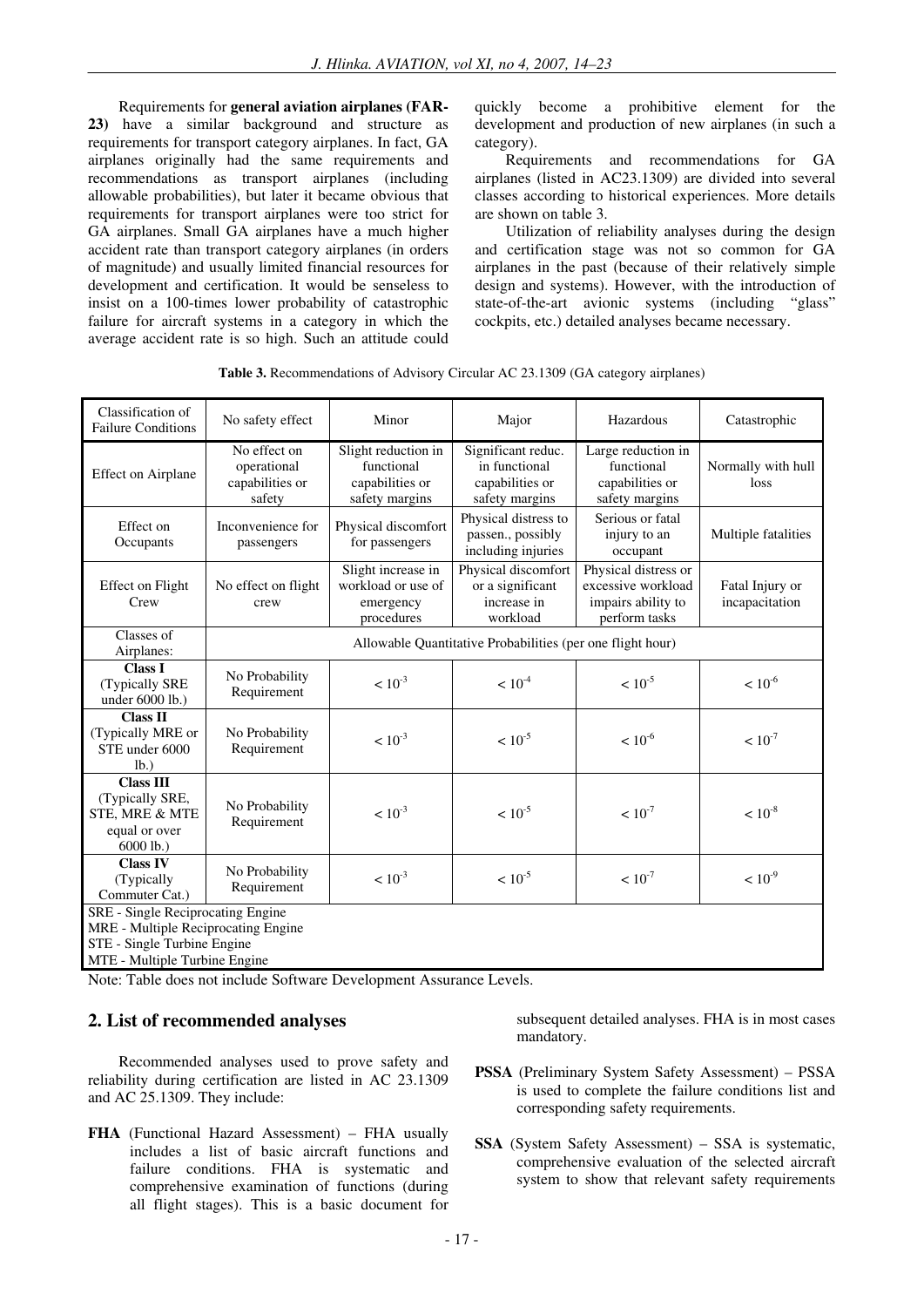are met. It usually integrates the results of various analyses (FMEA, FTA, RBD, MA) (Fig3).

- **FMEA/FMECA** (Failure Mode and Effects Analysis/Failure Mode, Effects and Criticality Analysis) – FMEA/FMECA is used to identify failure effects for failures of simple items. "No catastrophic failure condition should result from the failure of a single component"; compliance with this requirement is demonstrated using FMEA/FMECA. Two types of FMEA/FMECA are used in aerospace engineering, part and functional FMEA/FMECA. In the Czech aerospce industry, FMECA was in the past utilized by Aero Vodochody. The former LET Kunovice (now Aircraft Industries) used and EVEKTOR company still uses FMEA extended by failure rate estimates.
- **RBD** (Reliability Block Diagrams) Sometimes also called DD (Dependence Diagrams). RBDs are used together with FTA and MA to analyse selected complex failure modes (simultaneous failure of multiple items). This usually includes failure modes with HAZARDOUS or CATASTROPHIC consequences. RBDs were frequently used by LET Kunovice and are also used by EVEKTOR, s.r.o (as well as by other aerospace companies).
- **FTA** (Fault Tree Analysis) FTA has the same purpose as RBD. This method is utilized at Aero Vodochody.
- **MA** (Markov Analysis) MA is used during the design and certification process for analyses of very complex failures (complex redundant systems, etc.). It is often combined with FTA (Dynamic FTA). It was applied several times by Aero Vodochody. Several works about this topic were also published at the Aeronautical Research and Testing Institute in Prague.
- **CCA** (Common Cause Analysis) CCA is composed of the following analyses: ZSA (Zonal Safety Analysis), PRA (Preliminary Risk Analysis), and CMA (Common Mode Analysis). The main purpose of CCA is to reduce failure modes arising from dependences between systems.

It is the responsibility of the analyst to choose suitable analyses for particular aircraft (or system). Since the recommendations of the regulation were created for large and complex transport aircraft, it is not necessarily the best option to use all listed analyses, especially for small airplanes. Detailed procedures and implementation of the analyses listed are in related industrial documents. The most important of them are SAE ARP 4754 [9] and SAE ARP 4761 [10]. Other related documents are ref. [8, 7, 6].



**Fig 3.** Overview of the Safety Assessment Process (Source: SAE ARP4761)

## **3. Major Czech aviation projects**

The Czech aviation industry has traditionally been mainly focused on general aviation aircraft. Over the past

decade, the most important non-military projects that also included safety reliability issues were: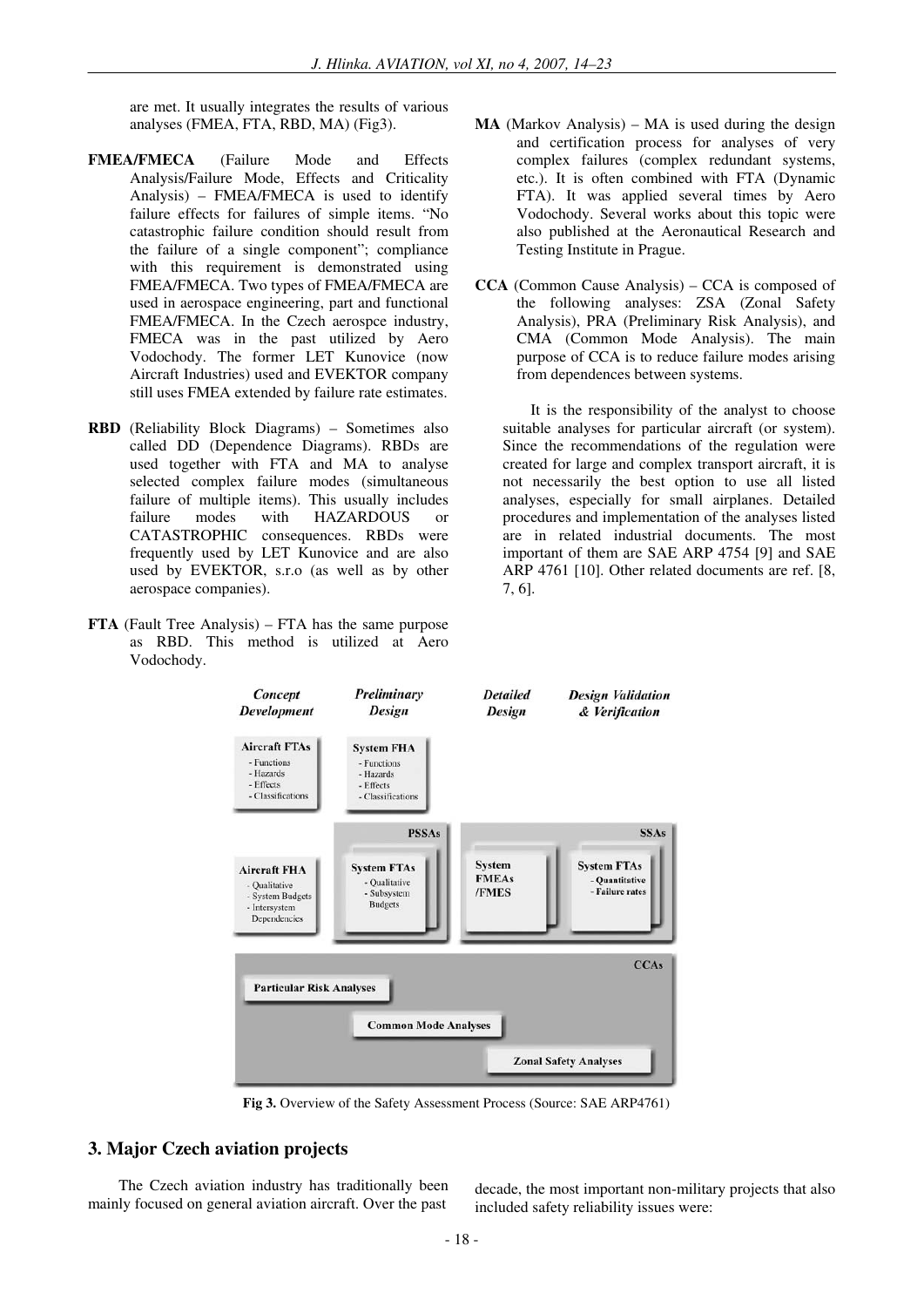- **Ae 270 Ibis** (certified in accordance with Class III recommendations of AC23.1309) All metal, singleengine, 10-seater turboprop. Cruise speed is up to 270 kt, range up to 1544 nm.
- *VUT100* **Cobra** (certified in accordance with Class I recommendations of AC23.1309) (Fig 4). All metal, single-engine, 5-seater aircraft with retractable landing gear. The VUT100-131i has a max. takeoff weight of 1450 kg, max. speed of 324km/h and range of 1830 km. Furthermore, the airplane is equipped with advanced avionics and permits IFR flights.
- **EV-55** (certified in accordance with Class III recommendations of AC23.1309) (Fig 5, 6). Twinengine utility aircraft with all metal structure (and high-wing).The airplane has nine seats and max.

takeoff weight of 4600 kg. The airplane is currently designed and built by EVEKTOR.



**Fig 4.** Glass cockpit of VUT100 Cobra



**Fig 5.** VUT100 is certified in compliance with AC23.1309 Class I (FAR-23)

# **4. Brno University of Technology, Institute of Aerospace Engineering**

The Brno University of Technology, with its Institute of Aerospace Engineering (IAE), traditionally supports the activities of the Czech aerospace industry. The growing demand for integration of advanced systems led to the creation of a worksite dedicated to safety/reliability. Equipment and facilities currently available include state-of-the-art software and testing labs for structural (static and fatigue) tests (Tab 4). IAE participated on the reliability assessment of the VUT100 Cobra and EV-55 Outback aircraft.

Since methods for assessing safety/reliability (required by regulation) are not typically used for GA category aircraft design, they often have to be modified. Furthermore, our own reliability research activities are running at the IAE.

An example of such IAE activity is research into the **reliability of structural parts**. The main aim is to compare the reliability of structural parts designed in accordance with the requirements of Part C and D of FAR-23 regulation (no direct reliability requirements) and systems designed in accordance with Part F (systems and their reliability requirements).

As inputs for the abovementioned research activities, data from fatigue tests were used. Commonly described

**Fig 6.** Aero Ae270 is certified in compliance with AC23.1309 Class III (FAR-23)

methods of estimation, including the so-called interference theory, were also used and compared. Some of the outputs are presented on figure 7.

The results of this research activity indicate that for small GA airplanes, structural parts designed using common design practices have similar reliability levels as systems designed in accordance with paragraph 1309 of the regulation. For higher aircraft categories, fail-safe design (more or less) satisfies the stricter requirements imposed on systems.

**Other activities** in the field of reliability are oriented towards non-typical applications, including UAVs and hydrogen propulsion. RCM (Reliability Centred Maintenance) and its application in GA are also in the focus of the IAE.

#### **5. Example of practical assessment of a small GA aircraft**

As mentioned above, the growing complexity of GA aircraft is leading to the utilization of reliability assessment methods. The main driving force in this direction is the effort to enable flying in adverse meteorological conditions and at night and reducing the workload of a crew. New complicated avionic systems are even in small airplanes.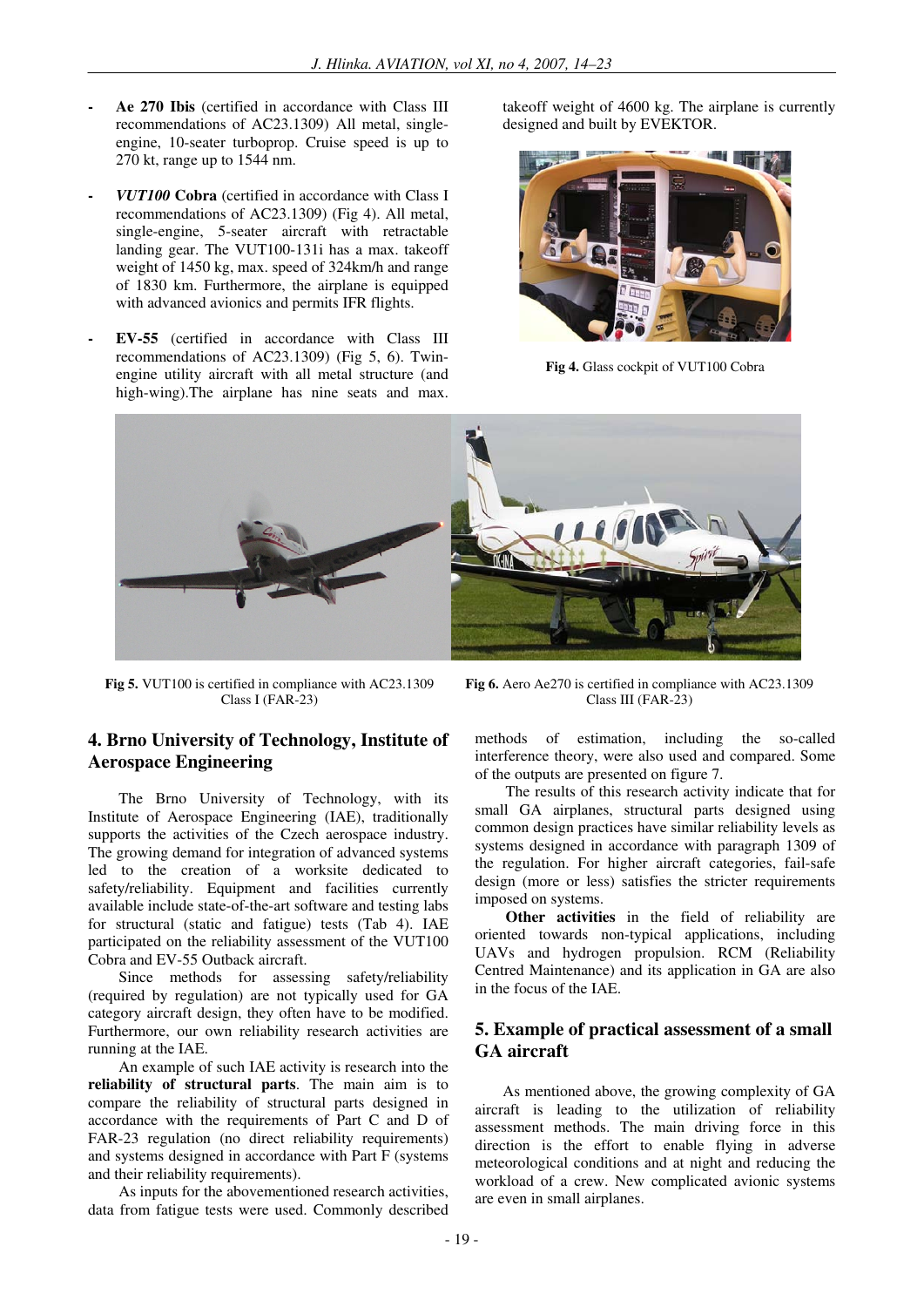The electronic avionic system of the small four-seat airplane being assessed included two multifunctional displays with "user friendly" presentation of flight data, navigation information, and aircraft system monitoring. Furthermore, critical flight data had back-up (using mechanical instruments). The airplane permitted IFR flights and optional equipment included autopilot, TCAD,<br>Stormscope and Datalink with actual weather Stormscope and Datalink with actual weather information.

The failure of such an avionic system has catastrophic consequences for an airplane and its crew (especially in bad weather conditions). It is also not possible (because of the complexity and new design) to prove the safety of the new system on the basis of similarity to existing systems.



*1. Application of interference theory* based on stochastic behaviour of loads and strength of mechanical parts.

$$
R = \int_{0}^{\infty} f_L(L) \cdot [1 - F_s(L)] \cdot dL \tag{5.1}
$$

Models of stochastic processes representing loads were based on measurements done during the operation





of small sports airplanes (load spectra). This model does not represent completely real life operations, but it is often used for reliability estimates for mechanical structures.

The application proved to have very limited potential for estimation of failure probability (or failure rate) in GA. The reason is in the very low allowable probabilities in regulations. Some potential could be seen for unmanned air and space vehicles and in military applications, however.

The secondary result of this work is a list of the stochastic behaviour of some basic materials used in aviation (aluminium alloys, steels).





An evaluation of the tests from the point of view of reliability gives basic failure rate estimates for mechanical parts. Several static and fatigue tests of different structural parts for certification purposes were made at IAE (during certification of real airplanes). Fatigue tests of wing component specimens and<br>engine mounts were evaluated. engine mounts were evaluated. Conclusions indicated that the producer is forced to prove failure rates in the range of  $1.10^{-6} \div 1.10^{-5}$  h<sup>-1</sup> during such tests.

It would be very difficult (if not impossible) to prove significantly lower failure rates because of the extremely long time of the tests (each of the previously mentioned fatigue tests was three months long).

**Fig 7.** Reliability levels of structural parts obtained during design and testing phase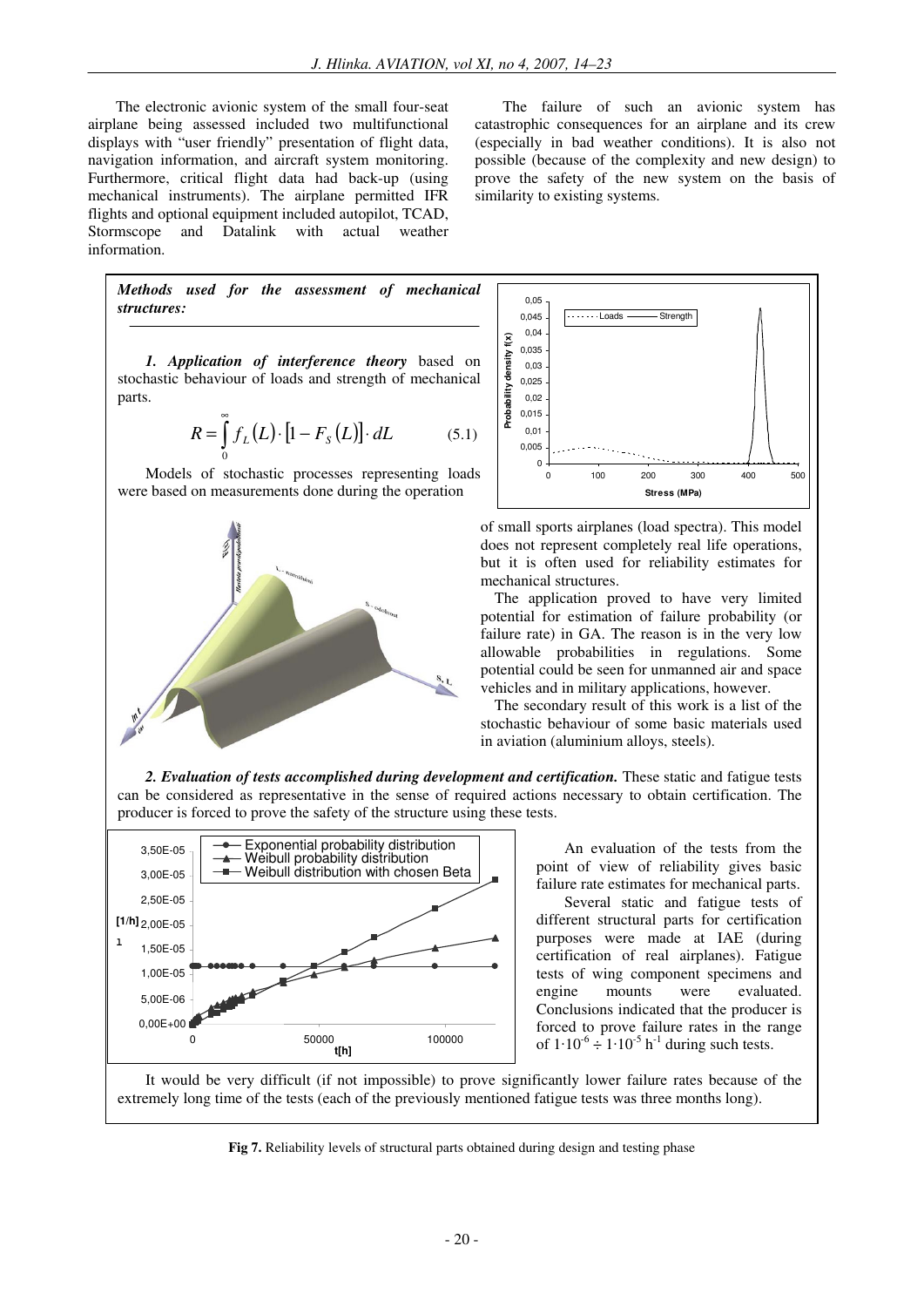| Tools for reliability assessment available at IAE                        |                                                                      |  |  |
|--------------------------------------------------------------------------|----------------------------------------------------------------------|--|--|
| Reliability data and prediction procedures                               | Prediction software                                                  |  |  |
| MIL-HDBK-217                                                             | Reliasoft BlockSim6.2 FTI (RBD and FTA)                              |  |  |
| <b>RAC NPRD-95C</b>                                                      | <b>RELEX Markov</b>                                                  |  |  |
| RAC FMD-97                                                               |                                                                      |  |  |
| RAC PRISM v1.5                                                           | Evaluation of data (evaluation and planning of reliability<br>tests) |  |  |
| NSWC 98/LE1 MechRel                                                      |                                                                      |  |  |
| RELEX Prediction Module (including Telcordia Bellcore) +                 | Reliasoft Weibull $++6$                                              |  |  |
| Part libraries                                                           |                                                                      |  |  |
| RAC NONOP-1 (Nonoperating Reliability Databook)                          | Reliasoft RGA 6                                                      |  |  |
| Chinese GJB/Z 299B                                                       | Our own (IAE) software applications                                  |  |  |
| Furthermore, literature and selected IEC standards are available at IEA. |                                                                      |  |  |

**Table 4.** Tools for reliability assessment at IAE

#### **5.1 Assessment methods**

Analyses used in the safety/reliability assessment included:

- FHA (Functional Hazard Assessment)
- Failure rate estimates (using data from suppliers, data from MIL-HDBK-217F, NPRD-95, FMD-97, RAC PRISM, etc.)
- Part FMEA (more than 100 components of the avionic system were analysed in detail, including assessment of failure effects, SDALs and failure rate estimates—enhancement against standard FMEA). The chosen form of FMEA was close to FMECA (without the criticality assessment).
- Functional FMEA
- RBDs (complex failures with HAZARDOUS and CATASTROPHIC effects were analysed)

Furthermore, Software Development Assurance Levels (SDALs), defined in SAE ARP4754 [9] and RTCA DO-178 [6], were used. Ref. [9] defines five assurance levels:

**A** – highest safety level, **B, C, D, E** – lowest safety level

The indirect effects of lightning strikes and High Intensity Radiated Fields (HIRFs) were also included in the analysis–using requirements and recommendations listed in RTCA DO-160 [6].

#### **5.2 Data sources**

Usually only limited field data are available for new avionic systems (since they have only very limited operational record). Equipment producers usually provide aircraft producers with design estimates of MTBF for particular equipment. Such estimates are commonly based on MIL-HDBK-217 predictions [5]. No further information (i.e. failure modes and their probabilities) is usually available.

If particular equipment is sold for a significant time period, limited data from warranties may also be available (to verify design estimates).

Few equipment producers provide an aircraft producer with more detailed data. For example, the producer of the NAV/COM receiver for the VUT100 Cobra aircraft was able to provide the aircraft manufacturer with failure rates estimates for several different failure modes. Furthermore, based on its customer repair database, some of the estimates were verified.

The suitability of MIL-HDBK-217 for reliability estimates is widely discussed in the scientific/engineering community. In the case of the NAV/COM receiver, design estimates were rather pessimistic (according to the producer of the equipment).

The range of design estimates from commonly used sources may be very wide. Table 6 shows the range of estimates from MIL-HDBK-217F, RAC NPRD-95 and RAC PRISM. It is responsibility of the analyst to choose the best value for a particular type of aircraft.



**Fig 8.** Example of reliability block diagram analysed using BlockSim 6.2 FTI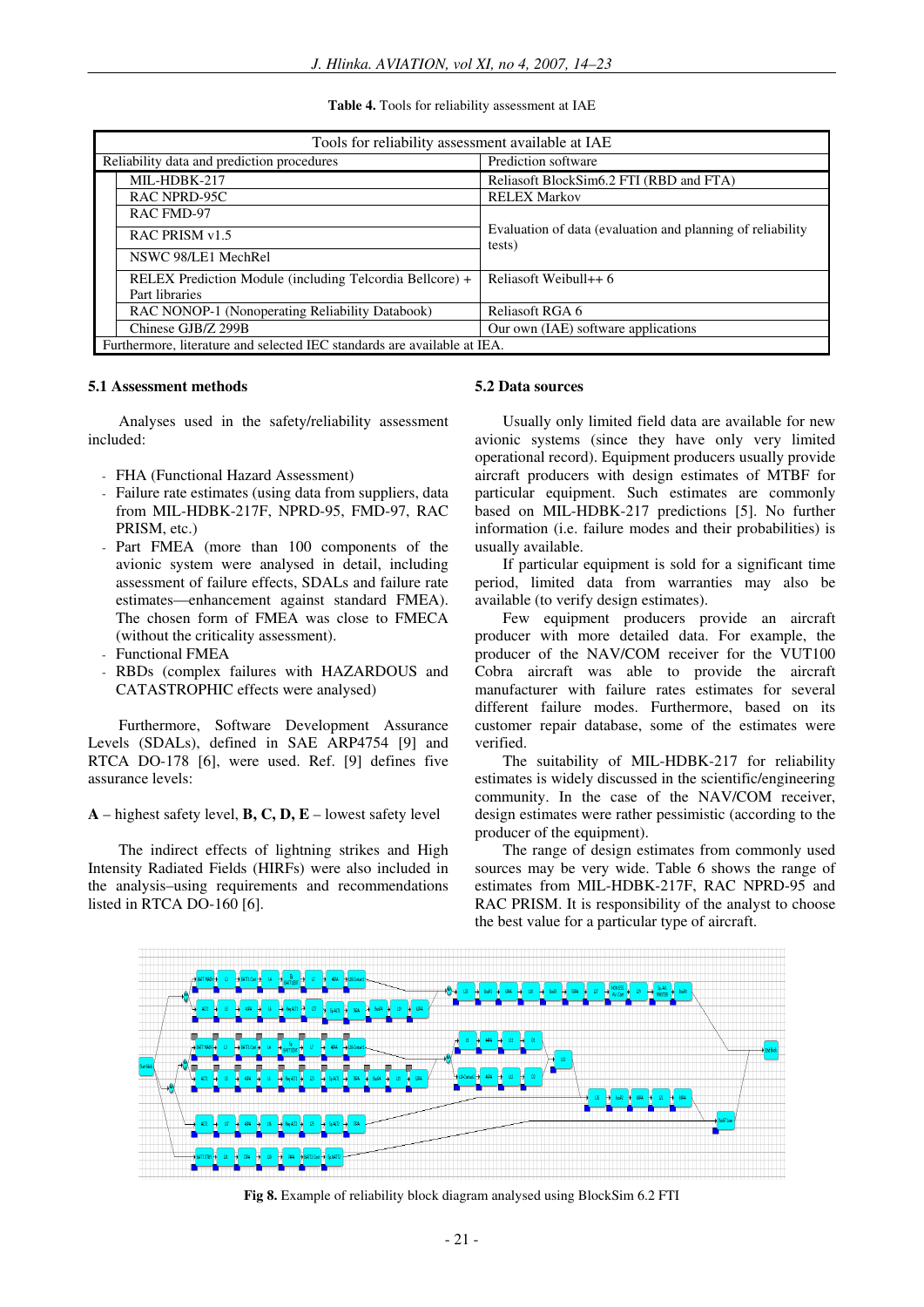| Id.        | <b>Item</b>                                   | <b>Function</b>                                                                                                                                                       | Failure Mode                                      | <b>Failure Effect</b>                                                                                                                                                                                 | Mode<br><b>Failure Rate</b>       | Failure<br>Effect<br>Classif. |
|------------|-----------------------------------------------|-----------------------------------------------------------------------------------------------------------------------------------------------------------------------|---------------------------------------------------|-------------------------------------------------------------------------------------------------------------------------------------------------------------------------------------------------------|-----------------------------------|-------------------------------|
| <b>NHD</b> | Multi-<br>functional<br>display<br><b>MFD</b> | Engine data<br>indication<br>presentation,<br>selected<br>aircraft<br>systems<br>of RPMs<br>monitoring,<br>navigational<br>information<br>presentation.<br>indication | <b>Complete loss of</b><br>information            | of<br><b>Execution</b><br>procedures.<br>emergency<br>Significant increase in workload. Failure effect<br>classification is based on most serious effects<br>from particular failure modes.           | $<1,14\cdot10^{-5}$<br>$SDAL = B$ | <b>MAJOR</b>                  |
|            |                                               |                                                                                                                                                                       | Loss of RPM                                       | RPM<br>indication<br>has<br>mechanical<br>back-up<br>instrument. Exceedance of limits is indicated on<br>PFD ("engine caution", "engine exceed").                                                     | $SDAL = B$                        | <b>MINOR</b>                  |
|            |                                               |                                                                                                                                                                       | False indication                                  | It is possible to identify false RPM indication on<br>MFD using comparison with back-up mechanical<br>RPM indicator. Exceedance of limits is indicated<br>on PFD ("engine caution", "engine exceed"). | $SDAL = B$                        | <b>MINOR</b>                  |
|            |                                               |                                                                                                                                                                       | Loss of manifold<br>pressure (MAP)                | Back-up of MAP indication is provided by<br>mechanical instrument. Exceedance of limits is<br>indicated on PFD ("engine caution", "engine"<br>exceed").                                               | $SDAL = B$                        | <b>MINOR</b>                  |
|            |                                               |                                                                                                                                                                       | False indication<br>of manifold<br>pressure (MAP) | It is possible to identify false MAP indication on<br>MFD using comparison with back-up mechanical<br>MAP indicator. Exceedance of limits is indicated<br>on PFD ("engine caution", "engine exceed"). | $SDAL = B$                        | <b>MINOR</b>                  |

**Table 5.** Example of FMEA (typical FMEA was extended by failure rate estimates and relevant SDALs)

Several modifications to the designed system were made based on results of the assessment.



**Fig 9.** Software interface: graphical presentation of engine/systems data (VUT 100 Cobra airplane)

**Table 6.** The range of failure rate estimates for selected components (from different sources)

| <b>Component</b>                 | Failure Rates $(h^{-1})$                   |
|----------------------------------|--------------------------------------------|
| Battery, rechargeable, Lead Acid | $2,7.10^{-5} \div 1,8.10^{-4}$             |
| Alternator                       | $6.8 \cdot 10^{-6} \div 2.7 \cdot 10^{-4}$ |
| <b>Switch</b>                    | $1,2.10^{-7} \div 1,3.10^{-5}$             |
| Contactor (relay)                | $2.10^{-6} \div 1.10^{-4}$                 |

# **Conclusions**

This paper discussed requirements and recommendations of airworthiness regulations, especially regulations imposed on fixed wing aircraft (FAR-23 and FAR-25). Further, a list of assessment methods used for practical analyses was provided, including a brief summary of their utilization in the Czech aerospace industry. Special attention was paid to the activities of the Brno University of Technology (and its Institute of Aerospace Engineering). A practical example of a system analysed at the IAE was in section 5. Finally, the paper closed with a list of related industrial documents.

The purpose of this paper was to provide the reader with basic insight into practical problems solved in the aerospace industry. The methods that are mentioned are newly utilized for the certification of GA aircraft, at least in the Czech Republic. This enables the development of state-of-the-art aircraft with advanced systems (avionic, etc.).

## **References**

- 1. Advisory Circular AC 23.1309-1C. Equipment, Systems, and Installations. Airplanes. Federal Aviation Administration, Washington, D.C. 1999, no. 3, 30 p.
- 2. Advisory Circular AC 25.1309-1A. System design and analysis. Federal Aviation Administration, Washington, D.C. 1988, no. 6, 19 p.
- 3. FAR Part 25: Airworthiness standards: Transport category airplanes. Federal Aviation Administration, Washington, D.C. 7/2002, no. 7.